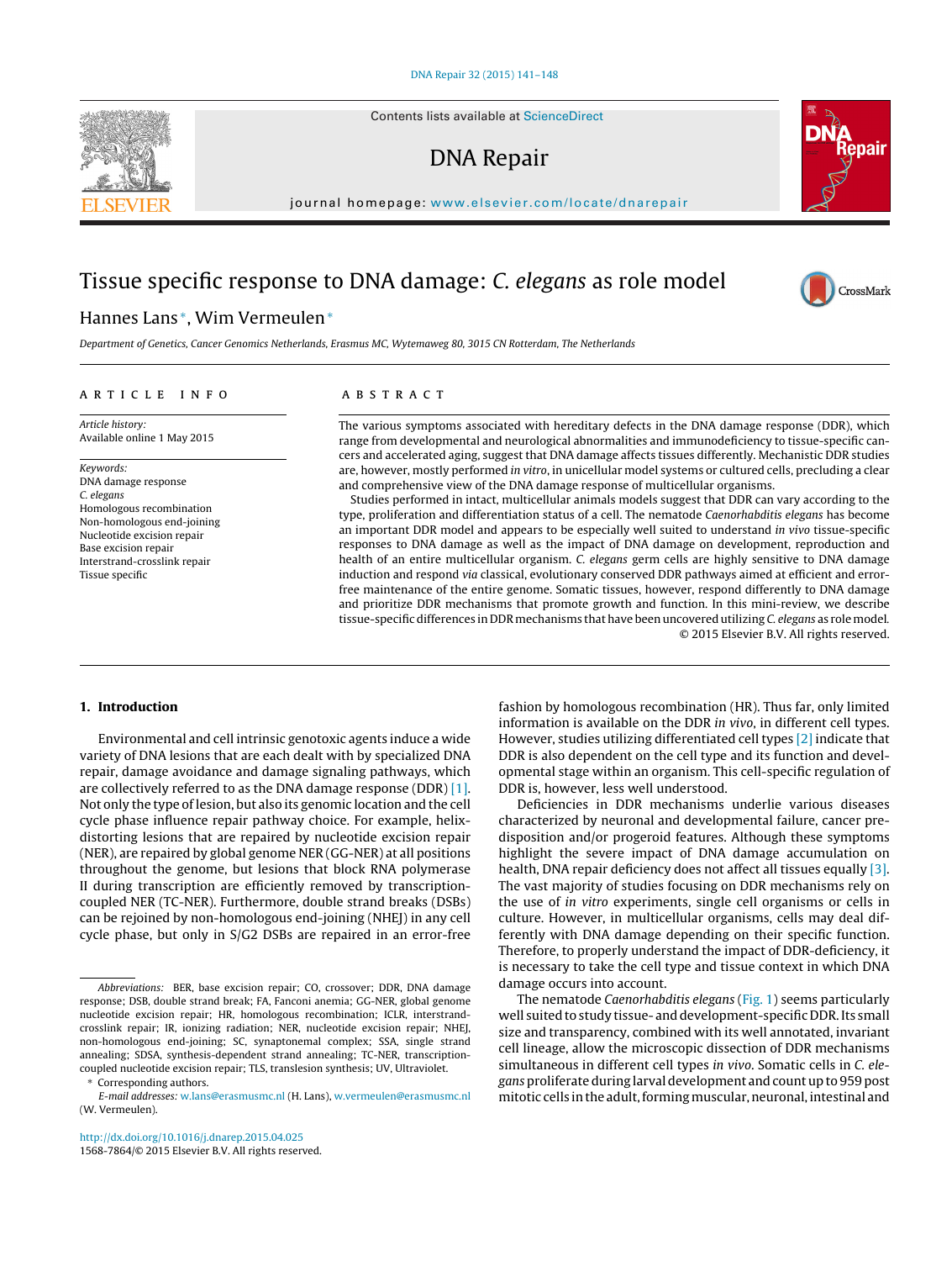<span id="page-1-0"></span>

### Fig. 1. C. elegans anatomy and life cycle.

Adult C. elegans produce approximately 300 eggs, which after hatching mature through four larval stages (L1-L4) to adulthood in about 3 days at room temperature. In the L1 larvae, transiently arrested germ cell precursors start proliferating to form the germ line. In the adult, the germ cells are arranged in a spatio-temporal gradient of differentiation in two gonad arms. Distal from the uterus, in the 'mitotic zone', germ stem cells proliferate, replicate their DNA and enter meiosis prophase I in the 'transition zone', when migrating proximal to the uterus. Meiotic nuclei enter pachytene before the bend of the gonad arm and then progress through diplotene and form diakinesis oocytes. The most proximal oocyte enters the spermatheca, where it is fertilized, and initiates embryogenesis as zygote upon entering the uterus. In the early embryo, rapid cell divisions occur for approximately 6 h, which is followed by an 8 h period of almost no cell divisions in the late embryo.

epidermal tissue. Furthermore, the adult contains two U-shaped gonads that harbor both male and female mitotic and meiotic germ cells that constitute an immortal and totipotent cell lineage. The self-fertilizing hermaphrodite nematode can be maintained as isogenic population and develops from egg to adult, through four larval stages, in only 3 days, making analysis fast and straightforward.

C. elegans germ cells display a strong response to DNA damage that involves evolutionary conserved DNA repair and signaling pathways [\[4,5\]. I](#page-5-0)nterestingly, this response varies depending on the developmental stage of individual germ cells. Strikingly, somatic cells in adult C. elegans often display a markedly different DDR, exemplified by the extreme resistance to ionizing radiation (IR). The differences between these cells types likely reflect their distinct main purpose. The germ lineage is immortal and totipotent, whereas somatic cells are disposable after successful reproduction. Genome maintenance in a perpetual cell lineage must therefore be faultless and efficiently safeguard all genetic information. Dividing and differentiated somatic cells, on the other hand, need only to maintain their genome to preserve fitness of the cell and to ensure procreation of the organism.

Here, we will discuss the different DDR systems used throughout the C. elegans life cycle, from germ stem cells to adult post mitotic cells, to exemplify and define the principle diversity in DDR that exists between cells in multicellular organisms. For detailed descriptions of the individual proteins and molecular mechanisms involved in the DDR systems described, we refer the interested reader to specialized reviews  $[6-9]$  and literature cited throughout the text.

### **2. DDR in germ cells**

Germ line specification occurs early in C. elegans embryogenesis after several cell divisions with the birth of the first primordial germ cell P4, which divides at about the 100-cell stage to form the Z2 and Z3 cells [\[10\]. A](#page-5-0)fter hatching, in the first larval stage, Z2 and Z3 start proliferating to form the germ lineage that is arranged in a spatial/temporal distal to proximal gradient of differentiation in the adult (Fig. 1). Germ cells in the adult are contained in two U-shaped arms of a somatic gonadal compartment, which are joined together at their proximal ends to a common uterus. At the distal ends of the gonads, proliferating nuclei reside in a syncytial 'mitotic compartment' and form the germ stem cell niche. Nuclei enter prophase I of meiosis in the 'transition zone' and initiate meiotic recombination when migrating in a proximal direction toward the spermathecal, before finally entering the uterus to initiate embryogenesis.

# 2.1. DDR in the mitotic compartment

The response to DNA damage is separated both spatially and developmentally in the adult gonad, in which DNA damage often leads to microscopically visible changes. In the distal mitotic stem cell compartment, where nuclei proliferate before entering meiosis, DDR is characterized by an extensive and redundant usage of different DNA repair pathways and a strong checkpoint response to allow efficient and thorough repair to take place. DNA damage and replication stalling cause a transient, microscopically discernable cell cycle arrest, visible as a decreased amount of cells that are enlarged because growth but not cell division continues [\[5,11\].](#page-5-0)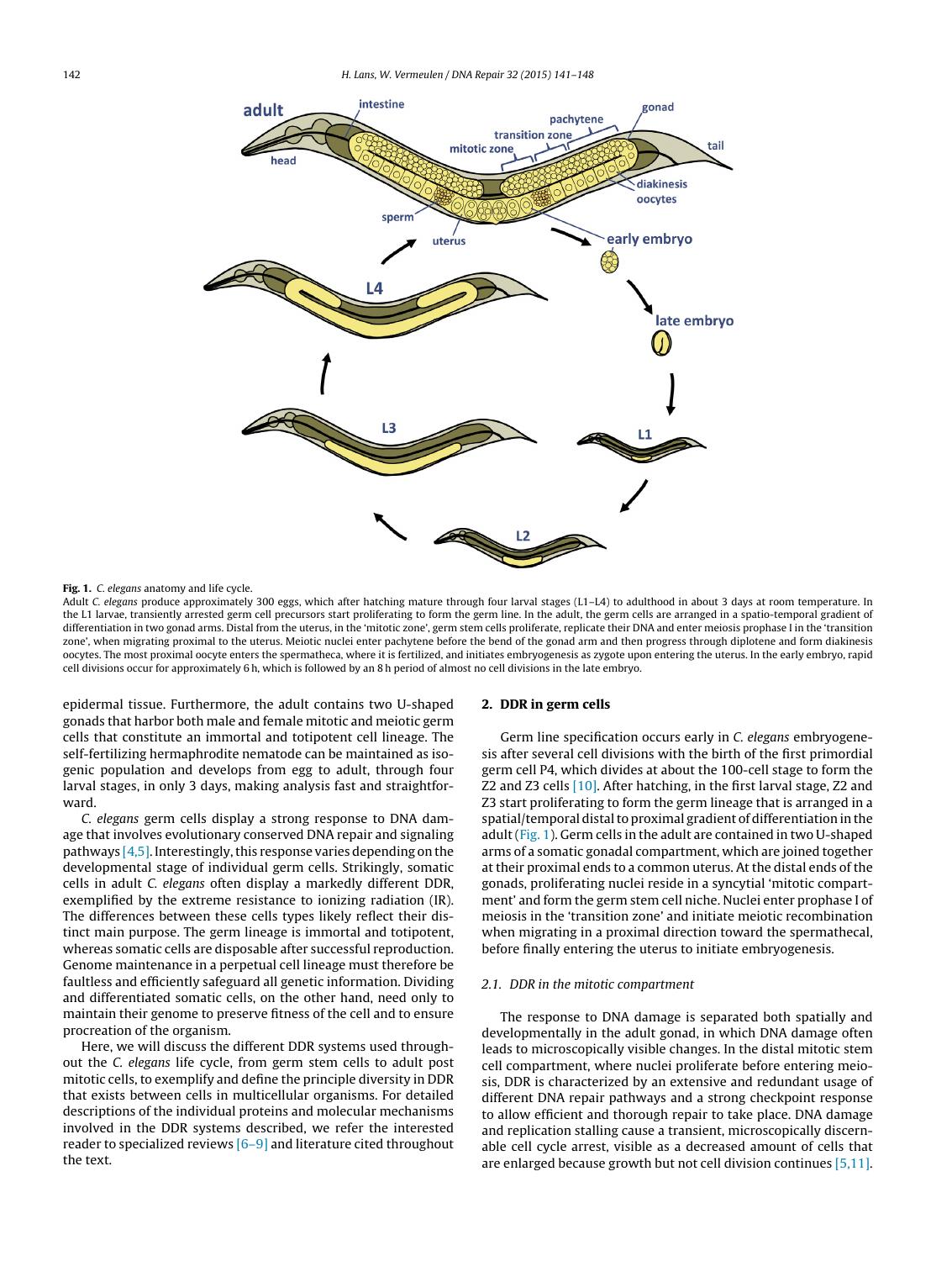DNA damage can also be estimated by visualizing the HR recombinase RAD-51, which localizes to DSBs. Replication-blocking lesions also recruit RAD-51, but this specifically depends on its paralog RFS-1, showing that HR is activated in response to many types of lesions but may process some lesions differently [\[12\]. I](#page-5-0)ndeed, HR and not NHEJ is the major DSB repair pathway in both proliferating and meiotic germ cells [\[13\]. D](#page-5-0)BSs are processed and recruit signaling proteins, such as the PI3-kinases ATL-1/ATR and ATM-1 and the HPR-9/MRT-2/HUS-1 (RAD9/RAD1/HUS1; 9-1-1), complex to elicit a G2/M arrest via checkpoint proteins CLK-2/TEL2 and CHK-1 [\[5,11,14–17\].](#page-5-0)

NER, base excision repair (BER) and interstrand-crosslink repair (ICLR) are also active in the mitotic germ cell compartment. In particular GG-NER repairs UV photolesions and protects germ cells against UV irradiation [\[18\].](#page-5-0) TC-NER is active, but is only relevant to UV survival when GG-NER is inactive. UV photolesions block replication fork progression and elicit a checkpoint response that depends on lesion processing by NER [\[19\]. B](#page-5-0)esides NER and translesion synthesis (TLS) by POLH-1/Polymerase η, HR counteracts UV-induced replication stress [\[20\]. L](#page-5-0)esion processing by BER also activates checkpoint signaling, as cell cycle arrest induced by misincorporated uracil is suppressed when the uracil-DNA glycosylase UNG-1 is absent  $[21]$ . In contrast, checkpoint activation by ICLs is not dependent on processing by ICLR proteins. Rather, checkpoint activation regulates the localization of FCD-2 to damaged chromatin in mitotic germ cells after replication stress or the induction of ICLs [\[22,23\]. I](#page-6-0)n addition to FCD-2, other orthologs of Fanconi anemia (FA) proteins, including DOG-1/FANCJ, were shown to promote germ cell chromosomal integrity and survival after exposure to crosslinking agents [\[23–25\].](#page-6-0)

Other types of genomic stress, for instance resulting from absent RecQ family helicases DOG-1 and HIM-6/BLM, induce replication stress and cell cycle arrest as well [\[26,27\]. B](#page-6-0)esides its role in ICLR, DOG-1 was found to maintain stable inheritance of guanine rich sequences that can form secondary G-quadruplexe structures that interfere with replication [\[28\].](#page-6-0) In the absence of DOG-1, mutations arise at these guanine rich sites, which are exacerbated if also HR or HIM-6 is absent [\[27\].](#page-6-0) The formation of larger deletions at these guanine stretches is prevented by an alternative DSB endjoining pathway involving POLQ-1/polymerase  $\theta$ , which joins DSBs based on single nucleotide homology [\[29\].](#page-6-0) This theta-mediated end-joining also acts to repair breaks that occur due to replication fork collapse in the absence of TLS, most likely to prevent excessive DNA loss [\[30\].](#page-6-0)

The strong activation of cell cycle checkpoints and multiple, partially redundant repair pathways in response to different types of genotoxic stress suggests that the genome of proliferating germ cells in C. elegans is maintained in a robust and efficient manner. This seems to be corroborated by a whole genome analysis of mutation rate in the C. elegans germ lineage, which was found to be on average approximately one mutation per genome per generation in wild type animals and was not strikingly elevated in several single DDR mutants [\[31\].](#page-6-0)

### 2.2. Meiotic recombination and DSB repair

Following chromosome duplication, proliferating germ nuclei enter prophase I of meiosis in the so called 'transition zone', proximal to the mitotic compartment [\(Fig. 1\)](#page-1-0). Here, homologous chromosomes pair and initiate meiotic recombination. In the pachytene stage, chromosomes are fully synapsed and held together by a protein-DNA structure called the synaptonemal complex (SC). Recombination is initiated when the topoisomerase II-like protein SPO-11 induces around 11-12 DSBs per nucleus, which is on average almost two DSBs per chromosome pair [\[32–34\].](#page-6-0) As these DSBs are repaired by HR, one DSB per chromosome initiates the formation of an "obligate" crossover [\[35\], w](#page-6-0)hich will form the physical link, or chiasma, between homologous chromosomes during bivalent formation in diplotene and diakinesis stages and is essential for chromosome segregation during the first meiotic cell division that takes place upon fertilization. Mutants that cannot induce or repair DSBs will therefore show defects in bivalent formation in diakinesis and hardly produce viable offspring ([Fig. 2\)](#page-3-0) [\[33,34\].](#page-6-0) Thus, control mechanisms must ensure that only limited DSBs are induced in the correct meiotic stage, which are evenly distributed over chromosomes. Importantly, DSB repair activity should be controlled such that only one DSB per chromosome pair is repaired via crossover recombination while the other DBSs do not form crossovers and are repaired by other means.

SPO-11 dependent RAD-51 foci first appear in the transition zone, corresponding to leptotene/zygotene, and disappear by late pachytene, indicating that repair of DBSs occurs in early/mid pachytene [\[33\]. T](#page-6-0)he choice for crossover formation is controlled at the level of DSB induction, through modulation of chromatin and chromosome structure, as well as by specialized crossover promoting and inhibiting factors and repair proteins. A detailed description of this intriguing control over genome editing is, however, beyond our focus and is described in detail by others [\[36,37\]. D](#page-6-0)uring HR, the anti-recombinase RTEL-1 promotes non-crossover DSB repair by synthesis-dependent strand annealing by disassembling D looprecombination intermediates [\[38\]. I](#page-6-0)n mutants defective for RTEL-1, all induced DSBs appear to be repaired by crossover formation between homologous chromosomes [\(Fig. 2\).](#page-3-0) This indicates that in wild type worms, HR of meiotic DSBs usually takes place using the homologous chromosome and not the sister chromatid as repair template. Indeed, in wild type worms, both inter-sister repair, as well as other forms of DSB repair seems to be actively suppressed in early meiosis. In some mutants that cannot initiate homolog pairing, RAD-51 foci appear and disappear as in wild type but crossovers do not form, which suggests that HR takes place without the homologous chromosome [\(Fig. 2\)](#page-3-0)[\[39,40\]. T](#page-6-0)herefore, it is likely that factors that facilitate homolog pairing may prevent the use of the sister chromatid and provide the aligned homologous chromosome as repair template.

Upon progression through prophase I, the DSB repair mode changes. In early prophase, RAD-51 loading onto DSBs, either induced by SPO-11 or IR, is promoted by the MRE-11/RAD-50 complex, likely through DNA end resection [\[33,41\]. I](#page-6-0)n later mid- and late pachytene stages, however, DSBs are not repaired as interhomolog crossovers anymore and loading of RAD-51 can take place independent of MRE-11/RAD-50. Furthermore, mutants in which crossovers are not formed due to defects in SC formation show persistent RAD-51 foci in late pachytene but intact univalent chromosomes in later stage diakinesis [\[42,43\], s](#page-6-0)uggesting alternative DSB processing strategies. Upon loss of RAD-51 or the REC-8 subunit of cohesin, however, these univalent chromosomes are not intact but fragmented ([Fig. 2\),](#page-3-0) indicating that in late pachytene DSBs are repaired by inter-sister instead of inter-homolog HR. Loss of BRC-1/BRCA1, SMC-5 or SMC-6 in SC mutants also leads to chromosome fragmentation in diakinesis, indicating that these proteins function in this process [\[44,45\].](#page-6-0) Interestingly, transient SC disassembly and separation of chromosome axes are observed in late pachytene after DSB induction, which has therefore been suggested to license inter-sister HR [\[46\].](#page-6-0) This depends on the MYS-1/TIP60 acetyltransferase and coincides with a reduction in acetylated H2AK5, a chromatin mark that is associated with homolog-pairing. Therefore, remodeling of chromatin and chromosome structure may play a role in regulating the different DSB repair modes – first inter-homolog and then inter-sister repair – in early prophase I.

In HR deficient mutants, DSB repair can take place by errorprone mechanisms such as single strand annealing (SSA) or NHEJ, but this leads to the formation of deleterious chromosome fusions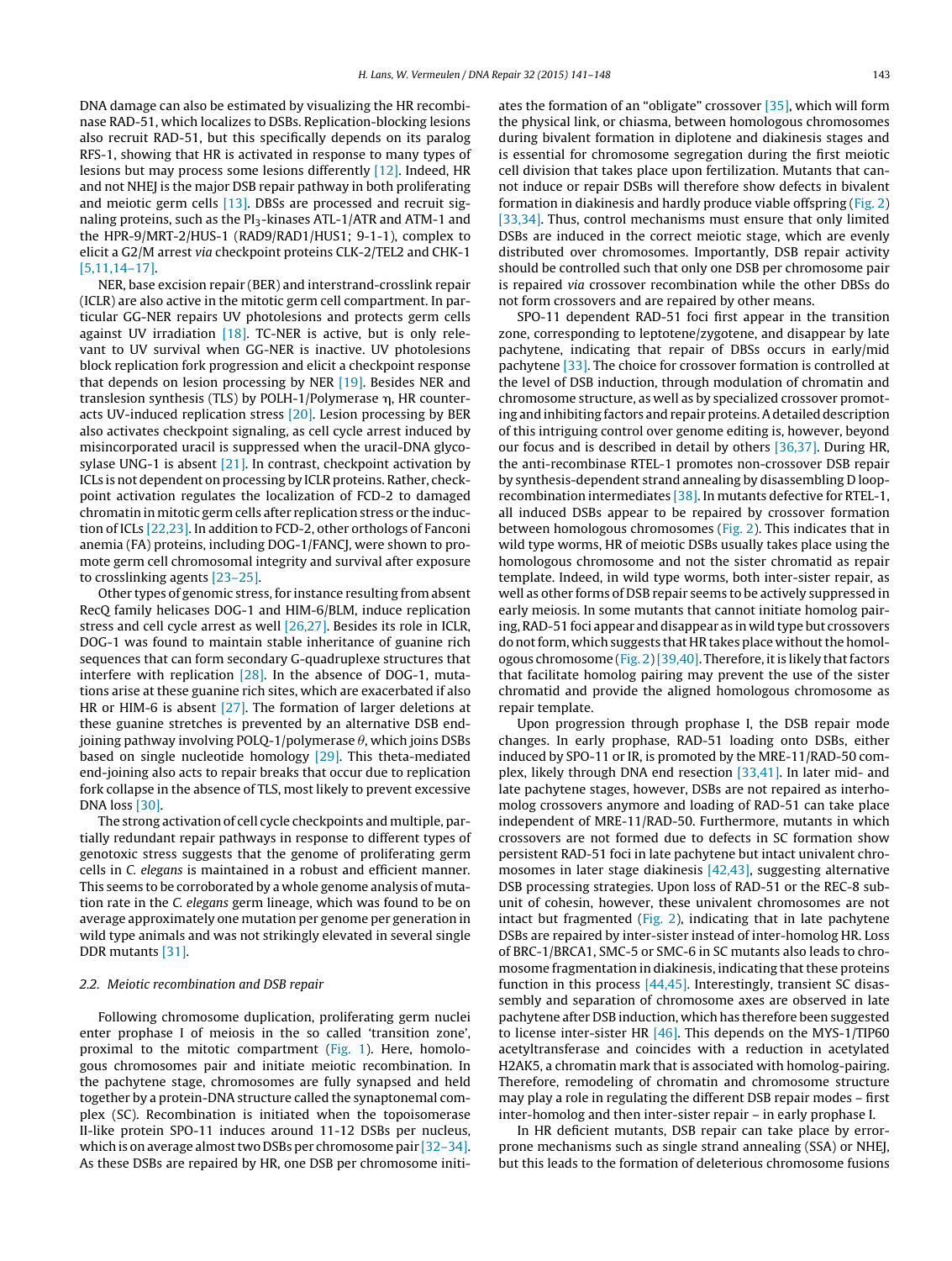<span id="page-3-0"></span>

**Fig. 2.** Consequences of DNA repair defect in meiosis prophase I.

The depicted scheme shows the consequences of DNA repair deficiency during different stages of meiosis in C. elegans. In the mitotic compartment of the distal gonad, nuclei normally replicate their six chromosomes and enter meiosis prophase I at the leptotene/zygotene stage. Here, double strand break (DSB) induction and pairing of homologous chromosomes occurs. In early/mid pachytene, DSBs are repaired by interhomolog crossover (CO) and synthesis-dependent strand annealing (SDSA) repair, leading to chiasma formation to physically link homologous chromosome pairs in diakinesis. In diakinesis, condensed homolog pairs are visible as six distinct bivalent structures. Different DNA repair defects cause various defects in bivalent formation and/or chromosome structure, as depicted.

(Fig. 2) [\[47,48\].](#page-6-0) It is thus likely that NHEJ activity is actively suppressed or competed out by more active HR in wild type germ cells [\[13\]. I](#page-5-0)n the absence of functional nucleases COM-1/CtIP and MRE-11, RAD-51 loading is impaired and fused chromosomes appear in diakinesis [\[49–51\].](#page-6-0) However, additional depletion of the NHEJ Ku70/Ku80 complex restores RAD-51 loading and crossover formation if a third nuclease, EXO-1, is still present. Therefore, DSB repair pathway choice was suggested to be regulated by COM-1/CtIP and MRE-11, which promote RAD-51 loading and inter-homolog repair together with EXO-1, by preventing DNA end binding of the Ku complex. In fcd-2 mutants in which repair by crossover formation is blocked, NHEJ-mediated chromosome fusions also appear, suggesting that the FA pathway, or FCD-2 alone, also functions to prevent illegitimate NHEJ activity [\[52\]. T](#page-6-0)ogether, these data show that DSB induction as well as DSB repair are strictly controlled in early prophase I of meiosis in a spatio-temporal manner, not only to ensure that essential crossovers are formed but also that any remaining DSBs are effectively and accurately eliminated at the right time.

#### 2.3. Apoptosis in pachytene

In wild type C. elegans, not all germ cells mature into oocytes but approximately half of the cells in pachytene undergo apoptosis. Excessive DNA damage or the inability to repair DNA damage leads to increased levels of apoptosis, which is restricted to late pachytene cells and not observed in the mitotic germ cell compartment or somatic tissues [\[5\]. I](#page-5-0)nhibition of DNA damage induced apoptosis increases embryonic lethality, suggesting that apoptosis serves as a last quality check to eliminate cells that cannot form viable offspring. DNA damage is signaled by a conserved checkpoint mechanism involving many of the same proteins that activate mitotic germ cell cycle arrest, including ATM-1, ATL-1 and the 9-1- 1 complex [\[5,11,15,17\]. H](#page-5-0)owever, apoptosis induction additionally depends on CEP-1/p53, whose activation leads to transcriptional up regulation of the BH3-only genes egl-1 and ced-13 that activate the apoptotic machinery [\[5,15,53–55\]. I](#page-5-0)t is not exactly known why apoptosis only occurs in late pachytene and not for instance earlier in prophase I when DSBs are induced. One of the mechanisms involved may be the regulation of CEP-1 expression and activity, which is restricted to late stage pachytene cells, as mutations in genes that regulate its transcription or activity sensitize cells to CEP-1-dependent DNA damage-induced apoptosis [\[56–59\].](#page-6-0) Detailed discussions on DNA damage and germ cell apoptosis have been provided by others [\[9\].](#page-5-0)

Unrepaired SPO-11 or IR-induced DSBs and many other types of DNA damage cause increased apoptosis [\[4,5\]. U](#page-5-0)V-induced apoptosis is mediated by the same checkpoint mechanism that signals DSBs but is absent in NER mutants [\[18,19\].](#page-5-0) Similarly, apoptosis induction by misincorporated uracil is not observed in the absence of the uracil glycosylase UNG-1 or APN-1, which is the endonuclease that processes apurinic/apyrimidinic sites generated by UNG-1 [\[21,60\]. T](#page-5-0)his shows that both NER and BER are functional in pachytene and indicates that active lesion processing by these pathways leads to checkpoint signaling. Remarkably, this is in sharp contrast to the response of UV-irradiated mammalian somatic cells, in which apoptosis is strongly induced in the absence of functional NER. In GG-NER C. elegans mutants, UV damage furthermore causes an expansion of the pachytene region without the formation of diakinesis oocytes, confirming that GG-NER maintains DNA integrity in the germ line [\[18\]. A](#page-5-0)lso, ICL-induced agents induce apoptosis, but similar as in mitotic germ cells this may occur independent of lesion processing by ICLR proteins [\[61\].](#page-6-0) ICL-induced apoptosis is increased in fcd-2 mutants, suggesting that these types of lesions are otherwise repaired in pachytene by ICLR. Interestingly, elevated apoptosis levels in fcd-2 mutants are dependent on LIG-4, indicating that NHEJ generates the substrate that induces checkpoint activation and apoptosis in the absence of FCD-2 [\[52\].](#page-6-0) Taken together, in the immortal C. elegans germ lineage, genome maintenance critically depends on error-free, i.e., HR, and whole genome caretaking, i.e., GG-NER, DNA repair pathways. It will be interesting to find out whether repair of lesions other than DSBs can take place any time during early meiotic prophase I and also after cells have exited the pachytene stage. Possibly, repair is only allowed to take place before apoptosis can be induced, which serves as a last resort to eliminate cells damaged beyond repair. The tight spatial temporal control of DSB repair modes, due to the importance of the forming and resolution of the crossover, could imply that perhaps other repair pathways may similarly be controlled in a developmental manner to ensure proper progression of meiosis. This is, however, currently not known.

# **3. DDR in embryogenesis**

Upon pachytene exit, germ nuclei progress through diplotene and diakinesis and enter the spermatheca at ovulation, after which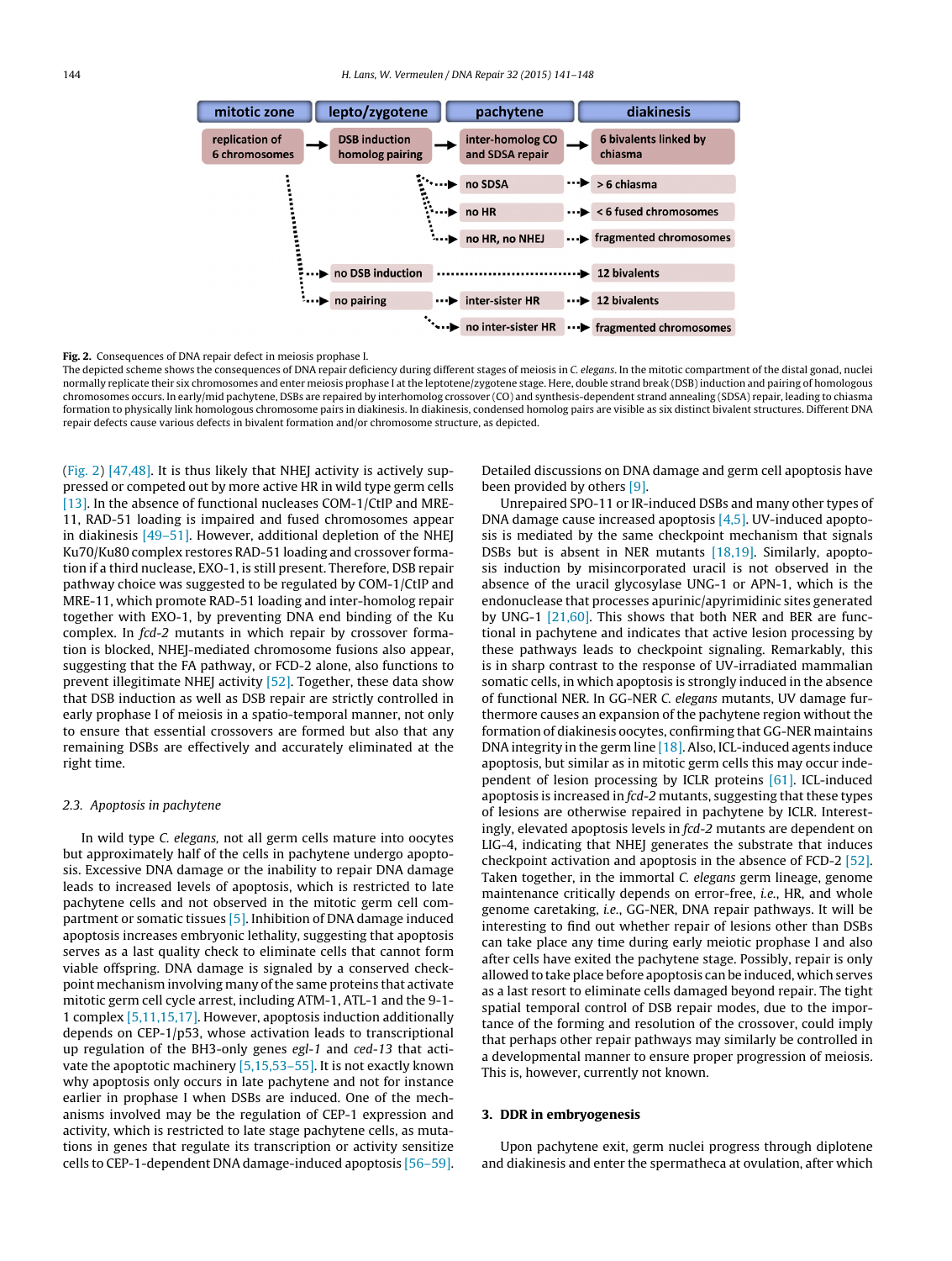oocytes are fertilized and complete meiosis I and II ([Fig. 1\).](#page-1-0) Shortly after this, the first embryonic cell divisions occur, producing 550 cells in 6 h (early stage embryos), which is followed by an 8 h period with almost no divisions (late stage embryos) [\[13\]. A](#page-5-0)s cell cycle progression in early embryos needs to occur rapidly, with alternating M and S phases without clear gap phases, there is little time for DNA repair. An ATL-1/CHK-1 mediated checkpoint mechanism functions in asynchronous timing of some of the earliest embryonic cell divisions [\[62\]. U](#page-6-0)nscheduled cell cycle delay because of replication failure, by interfering with replication itself or after extensive DNA damage accumulation, also activates the ATL-1/CHK-1 checkpoint, causing developmental defects [\[14,62,63\]. T](#page-5-0)herefore, checkpoint activation by DNA damage is actively suppressed, which may explain that in C. elegans early embryonic growth is overall relatively resistant to DNA damage induction  $[64]$ . This surprising phenomenon of resistance to DNA damage and avoidance of checkpoint activation is mediated by TLS, which replicates damaged DNA preventing replication fork stalling [\[65,66\]. T](#page-6-0)LS allows growth to continue and seems more important than DNA repair in this developmental stage. POLH-1/polymerase  $\eta$  mediates the embryonic resistance to many types of DNA damage, including those induced by UV, IR and cisplatin, and acts synergistically with POLK-1/polymerase  $\kappa$  in resistance to lesions induced by methyl methanesulfonate [\[66\]. T](#page-6-0)he PIAS SUMO E3 ligase GEI-17 regulates the activity of POLH-1 and possibly POLK-1, by SUMOylation, preventing its degradation until damaged DNA has been replicated [\[66,67\]. I](#page-6-0)n contrast to its importance in early embryogenesis, TLS appears less important in later development.

The choice of DSB repair pathway in the embryo is for a large part dictated by the developmental and proliferation status of cells. Proliferating cells in the early embryo mainly depend on HR, whereas the uniformly arrested somatic cells in the late embryo mainly depend on NHEJ <a>[13]</a>. Following specification of the germ and somatic cell lineages, cells also change repair strategies. In particular, primordial germ cells likely rely on error-free and whole genome caretaking DNA repair pathways. Somatic cells arrest in G1 phase in late stage embryos, but the Z2 and Z3 germ line precursor cells are transiently arrested in G2 phase in early and late stage embryos [\[68\]. B](#page-6-0)ecause homologous repair templates are available in G2, error-free repair of DSBs via HR is possible despite the growth arrest. Indeed, IR-treatment of late stage HR defective embryos leads to germline proliferation defects and sterility, whereas IR-treatment of NHEJ defective late stage embryos only causes various somatic developmental defects [\[13\]. S](#page-5-0)imilarly, UVirradiation of GG-NER but not of TC-NER deficient embryos (HL and WV, unpublished results) and young larvae [\[69\]](#page-6-0) leads to germline development failure. UV irradiation of late stage TC-NER deficient embryos only causes somatic growth delay and arrest [\[18\],](#page-5-0) indicating that TC-NER is more important to somatic cells. Thus, these data suggest that DNA repair accurately maintains the whole genome in the germ cell lineage in the embryo, which is similar to germ cell DDR in adult animals but contrasts DDR in somatic cells.

# **4. DDR in somatic cells**

During embryonic and larval development, C. elegans somatic cells follow an invariant lineage and cannot be replenished by stem cells when fatally damaged. Remarkably, somatic cells in larvae and adult worms are much more resistant to IR than germ cells and do not activate ATM in response to DNA damage. This peculiar feature is likely due to transcriptional repression of checkpoint signaling proteins, including ATM-1, ATL-1, CHK-1, CHK-2 and CEP-1, in the majority of somatic cells [\[70\]. T](#page-6-0)hus, it may be that C. elegans retains damaged somatic cells, which may preserve partial function as supporting tissue of the germ cells and early embryos, rather than to discard them. Somatic cells do express many different DNA repair genes, albeit at lower levels than germ cells [\[71\],](#page-6-0) andmultiple complementary DSB repair pathways are highly active in dividing somatic cells during development, including HR, NHEJ, SSA and microhomology-mediated end joining [\[72\]. H](#page-6-0)owever, limited DSB repair was observed in postmitotic cells in adult animals suggesting repair declines with age.

NER proteins are also expressed in developing larvae and in young and aging adult animals but at a lower level than in embryos [\[71,73\]. U](#page-6-0)V photolesions, particularly in active genes, are efficiently repaired throughout development but NER capacity declines with age as well [\[73,74\]. I](#page-6-0)n contrast to IR, UV irradiation leads to larval growth delay and even arrest in NER mutants. This is likely due to transcription inhibition, which is effectively induced by UV but not by IR. Loss of transcriptional competence after UV irradiation, as observed in NER mutants, is associated with degradation of the large RNA polymerase II subunit [\[75\].](#page-7-0) UV-induced arrest is therefore specifically observed in TC-NER mutants but not in GG-NER mutants [\[18,76\],](#page-5-0) indicating that maintenance of active genes rather than the entire genome is crucial to somatic cell function.

## **5. Systemic responses of DNA damage**

DDR is not only determined by the cellular context, but can also be influenced in a cell-non-autonomous manner and/or by the environment. Signals originating from somatic tissues, for instance, can promote DNA damage-induced germline apoptosis [\[77,78\].](#page-7-0) Environmental cues sensed by C. elegans might similarly influence DDR, likely to regulate development, tissue maintenance and reproduction. For instance, HIF-1, a transcription factor responsive to environmental hypoxia, triggers TYR-2 tyrosinase secretion from the ASJ sensory neurons which increases DNA damage tolerance in pachytene germ cells by suppressing DNA damage induced apoptosis [\[79\]. A](#page-7-0)lso dauer larvae, which form as a specialized diapause stage in response to unfavorable environmental conditions, show increased UV resistance [\[75\].](#page-7-0) In line with this, mutations in genes that control the entrance into the dauer larval stage, i.e., the insulin/IGF-1 receptor daf-2 and its downstream PI<sub>3</sub> kinase age-1, increase UV resistance as well and alleviate UVinduced developmental arrest [\[69,80\]. T](#page-6-0)his is dependent on the DAF-16 FOXO transcription factor, which is activated by persistent transcription-blocking lesions. Together with the GATA transcription factor EGL-27, activated DAF-16 transcriptionally promotes maintenance and developmental growth of somatic tissues [\[69\].](#page-6-0)

DNA damage therefore not only influences individual cell function but may also affect the fitness of an organism in a cell non-autonomous manner. On the organismal and population level, DNA repair defects cause a growth delay, reduced health and decreased replicative lifespan, which is due to DNA damage and mutation accumulation and corresponds to the degree of DNA repair deficiency [\[27,81–83\]. E](#page-6-0)xcessive DNA damage, in particular in the absence of repair, furthermore reduces tissue functionality and post mitotic adult lifespan [\[60,71\]. I](#page-6-0)n TC-NER deficient mouse models, DNA damage accumulation causes upregulation of stress responses [\[3\].](#page-5-0) Surprisingly, this seems to protect against renalischemia reperfusion-induced oxidative stress [\[84\]. S](#page-7-0)imilarly in C. elegans, loss of NER and BER causes a compensatory transcriptomic modulation of growth and stress response pathways, particularly antioxidant defenses, which appears to depend on active signaling by DNA damage detection proteins [\[81,85,86\]. S](#page-7-0)uch adaptive hormetic responses may promote survival and partially compensate the negative effects of DNA repair deficiency  $\lceil 87 \rceil$  and could be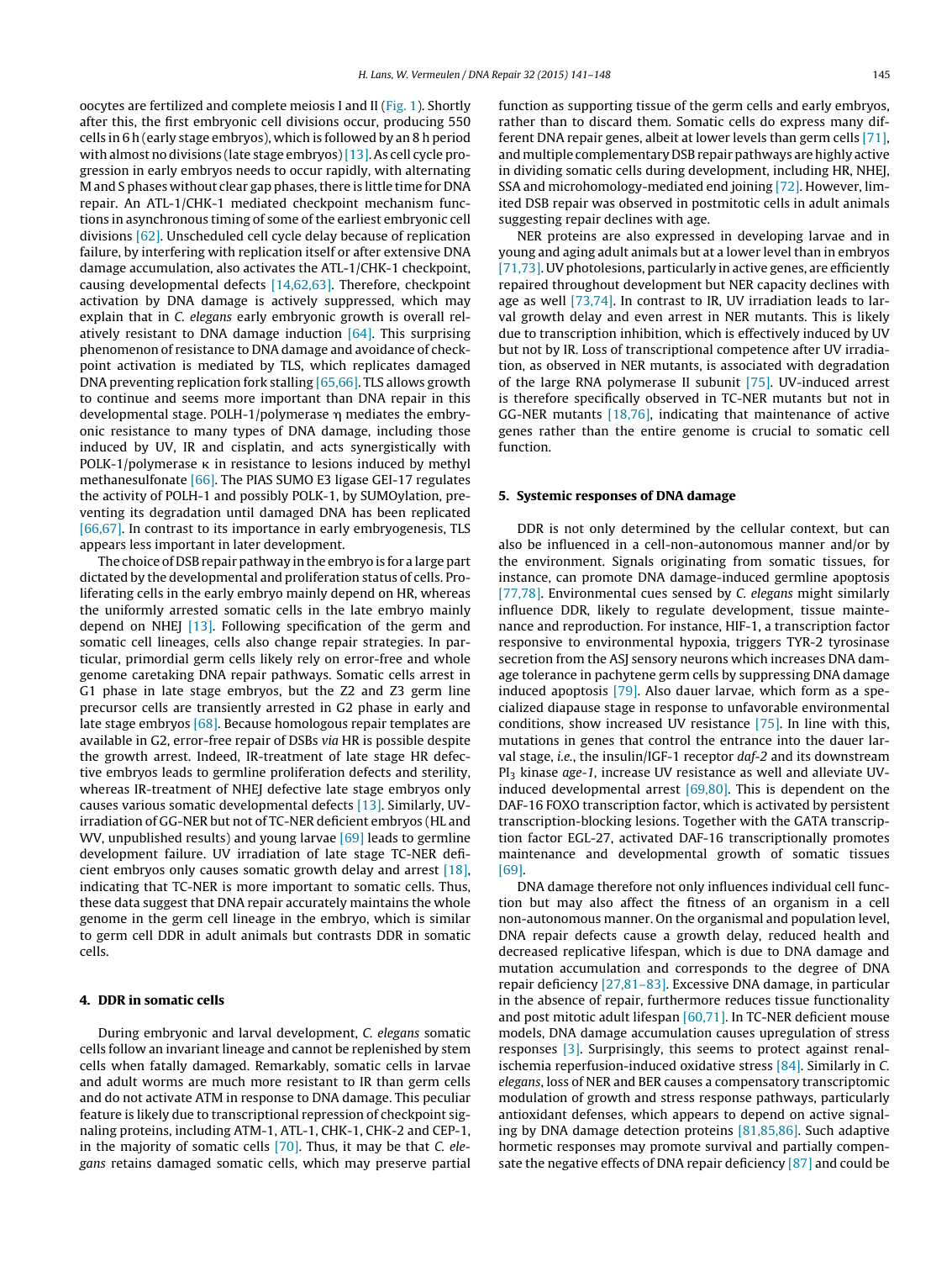<span id="page-5-0"></span>responsible for life span extension observed when NER is absent in long lived  $\text{d}af-2$  mutant animals  $[81]$ . Indeed, endogenous and exogenous DNA damage induction in the germ line triggers a systemic stress response that activates the innate immune system via the ERK MAP kinase MPK-1, which increases stress resistance in somatic cells [\[88\]. S](#page-7-0)uch a response may serve to strengthen somatic tissue function to extend reproductive lifespan until damage in the germ line is repaired.

## **6. C. elegans as role model**

Due to its genetic tractability and defined lineage commitment, C. elegans is a valuable model to discover DDR mechanisms which otherwisemight not have been easily identified. An important additional advantage of the worm is that DDR can be studied in the context of a whole organism. As elaborated above, research in C. elegans indicates that the cellular and developmental context is of major influence on the response of a cell to DNA damage. Germ cells show DDR strategies aimed at error-free protection of the whole genome and elimination of damaged cells. DDR in somatic cells, on the other hand, is focused at somatic maintenance, i.e., continuation of growth and function. One of the questions is how this correlates to cell-type specific differences that may exist in higher organisms and whether such differences play a role in hereditary DDR deficiency diseases and/or different forms of cancer. Some studies indeed indicate that similarly different DDR strategies are employed in mammals. For instance, murine astrocytes display reduced checkpoint signaling but retain DNA repair ability by NHEJ upon terminal differentiation from neural stem cells [\[89\]. F](#page-7-0)urthermore, several mammalian cell types lose the ability to repair UV lesions at a global genome level but retain repair of active genes upon in vitro differentiation [2].

In spite of the potential benefits of C. elegans, some DDR mechanisms appear to be less complex or even absent in the worm. DNA damage in mammalian cells elicits intricate signaling networks involving extensive chromatin modification and ubiquitylation and phosphorylation events but many of the important players, such as for instance histone variant H2AX and signaling proteins MDC1 and RNF8, have not been identified by sequence analysis in C. elegans. Additionally, certain repair proteins appear to be absent, such as for instance some regulators of NHEJ and the FA core complex. This provokes the question why an organism can apparently do without these elaborate signaling or repair complexes whereas they seem important to others. It is possible that some orthologs have so far escaped detection as their conservation is not directly evident from the sequence level or because other proteins act as functional orthologs. A functional homolog of the essential mammalian TC-NER gene CSA was for instance only recently described. This protein was hitherto not noticed because it is almost completely composed of WD40 domains that are found in many related proteins as well [\[76\].](#page-7-0)

Although DDR appears less complex in C. elegans, this reduced complexity can be considered an advantage when it comes to understanding the basic principles of DDR mechanism regulation. In addition, the intricate contextual environment in which DDR proteins and pathways function and the crosstalk between different DDR processes may be more easily understood in less complex animal models. An important aspect of DDR is the regulation of chromatin structure, but how chromatin modifications and remodeling contribute to DDR is not yet well understood. Starting with genetic screening in C. elegans, recently the ISWI-family of ATP-dependent chromatin remodelers was shown to regulate both mammalian DSB repair and TC-NER [18,90–93]. These studies point to an evolutionary conserved function of such chromatin remodelers in DDR and suggest that C. elegans is an adequate model

to study the relation between chromatin and DDR. Notably, chromatin organization changes drastically in vivo, when germ cells progress through meiosis and somatic cells differentiate. Thus, it will be especially interesting to study the causal relation between changing chromatin environments and DDR during development. With the identification of new genes and mechanisms, in combination with the recent advance in genome editing techniques such as CRISPR/Cas9, which allow the introduction of site-specific mutations and the affinity or fluorescent tagging of endogenous genes, C. elegans will therefore be a valuable asset to understand full DDR regulation in vivo.

## **Acknowledgements**

We apologize for any literature that could not be cited due to space limitations. This work was supported by the Netherlands Organization for Scientific Research (ALW grant number 854.11.002) and the European Research Council Advanced Grants (grant number 340988–ERC ID to WV).

# **References**

- [1] G. Giglia-Mari, A. Zotter, W. Vermeulen. DNA damage response. The Nucleus, Cold Spring Harbor Perspectives in Biology (2011) 361–379.
- [2] T. Nouspikel, P.C. Hanawalt, DNA repair in terminally differentiated cells, DNA Repair (Amst) 1 (2002) 59–75.
- [3] G.A. Garinis, G.T. van der Horst, J. Vijg, J.H. Hoeijmakers, DNA damage and ageing: new-age ideas for an age-old problem, Nat. Cell Biol. 10 (2008) 1241–1247.
- [4] S.J. Boulton, A. Gartner, J. Reboul, P. Vaglio, N. Dyson, D.E. Hill, M. Vidal, Combined functional genomic maps of the C. elegans DNA damage response, Science 295 (2002) 127–131.
- [5] A. Gartner, S. Milstein, S. Ahmed, J. Hodgkin, M.O. Hengartner, A conserved checkpoint pathway mediates DNA damage–induced apoptosis and cell cycle arrest in C. elegans, Mol. Cell 5 (2000) 435–443.
- [6] H. Lans, W. Vermeulen, Nucleotide excision repair in Caenorhabditis elegans, Mol. Biol. Int. 2011 (2011) 542795.
- [7] B.B. Lemmens, M. Tijsterman, DNA double-strand break repair in Caenorhabditis elegans, Chromosoma 120 (2011) 321.
- J.L. Youds, L.J. Barber, S.J. Boulton, C. elegans: a model of Fanconi anemia and ICL repair, Mutat. Res. 668 (2009) 103–116.
- [9] A. Bailly, A. Gartner, Germ cell apoptosis and DNA damage responses, Adv. Exp. Med. Biol. 757 (2013) 249–276.
- [10] J.E. Sulston, E. Schierenberg, J.G. White, J.N. Thomson, The embryonic cell lineage of the nematode Caenorhabditis elegans, Dev. Biol. 100 (1983) 64–119.
- S. Ahmed, A. Alpi, M.O. Hengartner, A. Gartner, C. elegans RAD-5/CLK-2 defines a new DNA damage checkpoint protein, Curr. Biol. 11 (2001) 1934–1944.
- [12] J.D. Ward, L.J. Barber, M.I. Petalcorin, J. Yanowitz, S.J. Boulton, Replication blocking lesions present a unique substrate for homologous recombination, EMBO J. 26 (2007) 3384–3396.
- [13] I. Clejan, J. Boerckel, S. Ahmed, Developmental modulation of nonhomologous end joining in Caenorhabditis elegans, Genetics 173 (2006) 1301–1317.
- [14] S.C. Moser, S. von Elsner, I. Bussing, A. Alpi, R. Schnabel, A. Gartner, Functional dissection of Caenorhabditis elegans CLK-2/TEL2 cell cycle defects during embryogenesis and germline development, PLoS Genet. 5 (2009) e1000451.
- [15] E.R. Hofmann, S. Milstein, S.J. Boulton, M. Ye, J.J. Hofmann, L. Stergiou, A. Gartner, M. Vidal, M.O. Hengartner, Caenorhabditis elegans HUS-1 is a DNA damage checkpoint protein required for genome stability and EGL-1-mediated apoptosis, Curr. Biol. 12 (2002) 1908–1918.
- [16] S.J. Lee, A. Gartner, M. Hyun, B. Ahn, H.S. Koo, The Caenorhabditis elegans Werner syndrome protein functions upstream of ATR and ATM in response to DNA replication inhibition and double-strand DNA breaks, PLoS Genet. 6 (2010) e1000801.
- [17] T. Garcia-Muse, S.J. Boulton, Distinct modes of ATR activation after replication stress and DNA double-strand breaks in Caenorhabditis elegans, EMBO J. 24 (2005) 4345–4355.
- [18] H. Lans, J.A. Marteijn, B. Schumacher, J.H. Hoeijmakers, G. Jansen, W. Vermeulen, Involvement of global genome repair transcription coupled repair, and chromatin remodeling in UV DNA damage response changes during development, PLoS Genet 6 (2010) e1000941.
- [19] L. Stergiou, K. Doukoumetzidis, A. Sendoel, M.O. Hengartner, The nucleotide excision repair pathway is required for UV-C-induced apoptosis in Caenorhabditis elegans, Cell Death Differ. 14 (2007) 1129–1138.
- [20] S. Wolters, M.A. Ermolaeva, J.S. Bickel, J.M. Fingerhut, J. Khanikar, R.C. Chan, B. Schumacher, Loss of Caenorhabditis elegans BRCA1 promotes genome stability during replication in smc-5 mutants, Genetics 196 (2014) 985–999.
- [21] M. Dengg, T. Garcia-Muse, S.G. Gill, N. Ashcroft, S.J. Boulton, H. Nilsen, Abrogation of the CLK-2 checkpoint leads to tolerance to base-excision repair intermediates, EMBO Rep. 7 (2006) 1046–1051.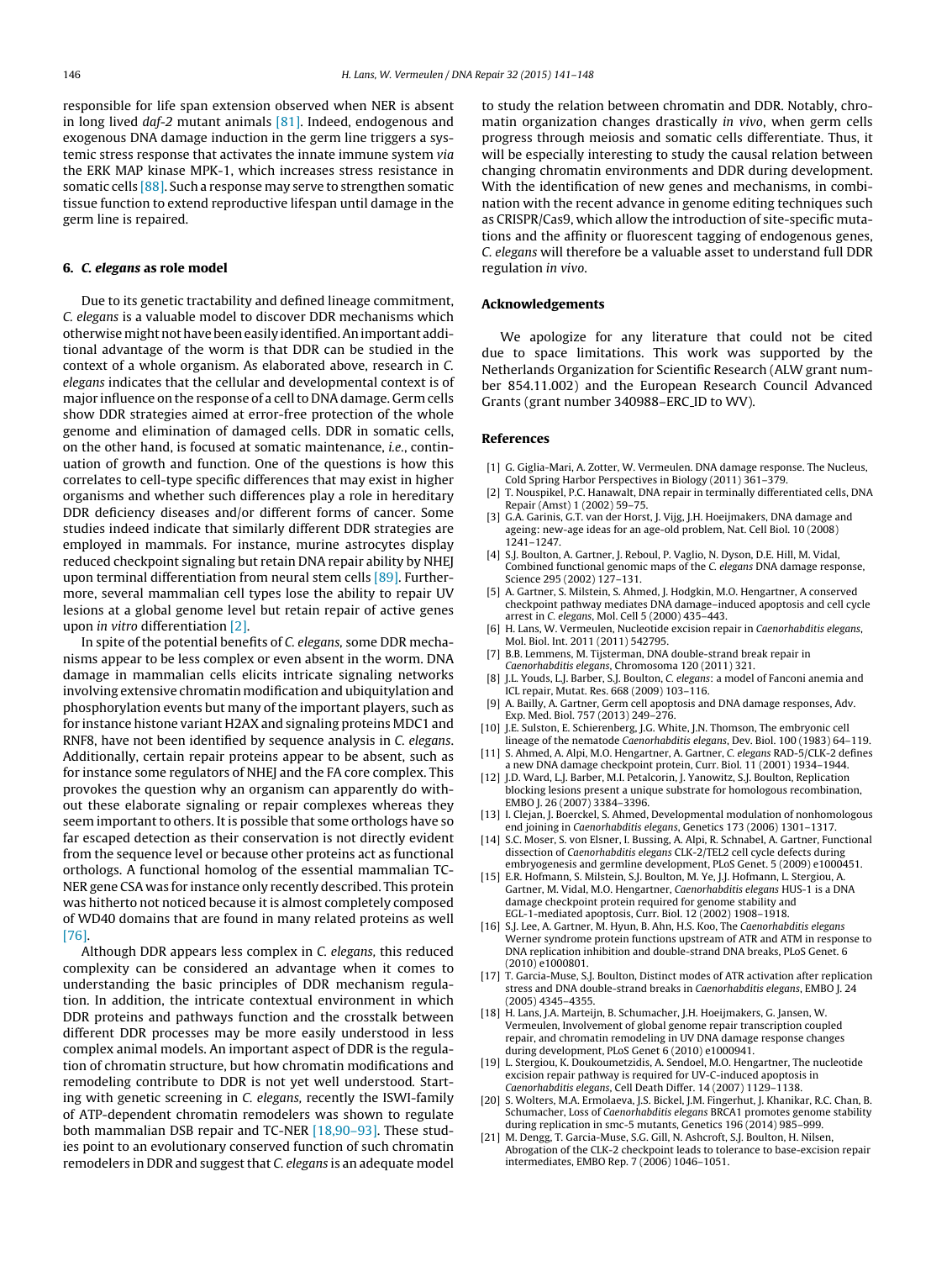- <span id="page-6-0"></span>[22] S.J. Collis, L.J. Barber, A.J. Clark, J.S. Martin, J.D. Ward, S.J. Boulton, HCLK2 is essential for the mammalian S-phase checkpoint and impacts on Chk1 stability, Nat. Cell Biol. 9 (2007) 391–401.
- [23] K.Y. Lee, K.Y. Chung, H.S. Koo, The involvement of FANCM, FANCI, and checkpoint proteins in the interstrand DNA crosslink repair pathway is conserved in C. elegans, DNA Repair (Amst) 9 (2010) 374–382.
- [24] J.L. Youds, L.J. Barber, J.D. Ward, S.J. Collis, N.J. O'Neil, S.J. Boulton, A.M. Rose, DOG-1 is the Caenorhabditis elegans BRIP1/FANCJ homologue and functions in interstrand cross-link repair, Mol. Cell Biol. 28 (2008) 1470–1479.
- [25] S.J. Collis, L.J. Barber, J.D. Ward, J.S. Martin, S.J. Boulton, C. elegans FANCD2 responds to replication stress and functions in interstrand cross-link repair, DNA Repair (Amst) 5 (2006) 1398–1406.
- [26] C. Wicky, A. Alpi, M. Passannante, A. Rose, A. Gartner, F. Muller, Multiple genetic pathways involving the Caenorhabditis elegans Bloom's syndrome genes him-6, rad-51, and top-3 are needed to maintain genome stability in the germ line, Mol. Cell Biol. 24 (2004) 5016–5027.
- [27] J.L. Youds, N.J. O'Neil, A.M. Rose, Homologous recombination is required for genome stability in the absence of DOG-1 in Caenorhabditis elegans, Genetics 173 (2006) 697–708.
- [28] I. Cheung, M. Schertzer, A. Rose, P.M. Lansdorp, Disruption of dog-1 in Caenorhabditis elegans triggers deletions upstream of guanine-rich DNA, Nat. Genet. 31 (2002) 405–409.
- [29] W. Koole, R. van Schendel, A.E. Karambelas, J.T. van Heteren, K.L. Okihara, M. Tijsterman, A polymerase theta-dependent repair pathway suppresses extensive genomic instability at endogenous G4 DNA sites, Nat. Commun. 5  $(2014)$  3216.
- [30] S.F. Roerink, R. van Schendel, M. Tijsterman, Polymerase theta-mediated end joining of replication-associated DNA breaks in C. elegans, Genome Res. 24 (2014) 954–962.
- [31] B. Meier, S.L. Cooke, J. Weiss, A.P. Bailly, L.B. Alexandrov, J. Marshall, K. Raine, M. Maddison, E. Anderson, M.R. Stratton, A. Gartner, P.J. Campbell, C. elegans whole-genome sequencing reveals mutational signatures related to carcinogens and DNA repair deficiency, Genome Res. 24 (2014) 1624–1636.
- [32] D.G. Mets, B.J. Meyer, Condensins regulate meiotic DNA break distribution thus crossover frequency by controlling chromosome structure, Cell 139 (2009) 73–86.
- [33] A. Alpi, P. Pasierbek, A. Gartner, J. Loidl, Genetic and cytological characterization of the recombination protein RAD-51 in Caenorhabditis elegans, Chromosoma 112 (2003) 6–16.
- [34] A.F. Dernburg, K. McDonald, G. Moulder, R. Barstead, M. Dresser, A.M. Villeneuve, Meiotic recombination in C. elegans initiates by a conserved mechanism and is dispensable for homologous chromosome synapsis, Cell 94 (1998) 387–398.
- [35] K.J. Hillers, A.M. Villeneuve, Chromosome-wide control of meiotic crossing over in C. elegans, Curr. Biol. 13 (2003) 1641–1647.
- [36] T.T. Saito, M.P. Colaiacovo, Crossover recombination mediated by HIM-18/SLX4-associated nucleases, Worm 3 (2014) e28233.
- [37] J.L. Youds, S.I. Boulton, The choice in meiosis defining the factors that influence crossover or non-crossover formation, J. Cell Sci. 124 (2011) 501–513.
- [38] J.L. Youds, D.G. Mets, M.J. McIlwraith, J.S. Martin, O.N.N.J. Ward, S.C. West, B.J. Meyer, S.J. Boulton, RTEL-1 enforces meiotic crossover interference and homeostasis, Science 327 (2010) 1254–1258.
- [39] F. Couteau, K. Nabeshima, A. Villeneuve, M. Zetka, A component of C. elegans meiotic chromosome axes at the interface of homolog alignment, synapsis, nuclear reorganization, and recombination, Curr. Biol. 14 (2004) 585–592.
- [40] E. Martinez-Perez, A.M. Villeneuve, HTP-1-dependent constraints coordinate homolog pairing and synapsis and promote chiasma formation during C. elegans meiosis, Genes Dev. 19 (2005) 2727–2743.
- [41] M. Hayashi, G.M. Chin, A.M. Villeneuve, C. elegans germ cells switch between distinct modes of double-strand break repair during meiotic prophase progression, PLoS Genet. 3 (2007) e191.
- [42] M.P. Colaiacovo, A.J. MacQueen, E. Martinez-Perez, K. McDonald, A. Adamo, A. La Volpe, A.M. Villeneuve, Synaptonemal complex assembly in C. elegans is dispensable for loading strand-exchange proteins but critical for proper completion of recombination, Dev. Cell 5 (2003) 463–474.
- [43] S. Smolikov, A. Eizinger, A. Hurlburt, E. Rogers, A.M. Villeneuve, M.P. Colaiacovo, Synapsis-defective mutants reveal a correlation between chromosome conformation and the mode of double-strand break repair during Caenorhabditis elegans meiosis, Genetics 176 (2007) 2027–2033.
- [44] A. Adamo, P. Montemauri, N. Silva, J.D. Ward, S.J. Boulton, A. La Volpe, BRC-1 acts in the inter-sister pathway of meiotic double-strand break repair, EMBO Rep. 9 (2008) 287–292.
- [45] J.S. Bickel, L. Chen, J. Hayward, S.L. Yeap, A.E. Alkers, R.C. Chan, Structural maintenance of chromosomes (SMC) proteins promote homolog-independent recombination repair in meiosis crucial for germ cell genomic stability, PLoS Genet. 6 (2010) e1001028.
- [46] F. Couteau, M. Zetka, DNA damage during meiosis induces chromatin remodeling and synaptonemal complex disassembly, Dev. Cell 20 (2011) 353–363.
- [47] J.S. Martin, N. Winkelmann, M.I. Petalcorin, M.J. McIlwraith, S.J. Boulton, RAD-51-dependent and -independent roles of a Caenorhabditis elegans BRCA2-related protein during DNA double-strand break repair, Mol. Cell Biol. 25 (2005) 3127–3139.
- [48] M.I. Petalcorin, J. Sandall, D.B. Wigley, S.J. Boulton, CeBRC-2 stimulates D-loop formation by RAD-51 and promotes DNA single-strand annealing, J. Mol. Biol. 361 (2006) 231–242.
- [49] Y. Yin, S. Smolikove, Impaired resection of meiotic double-strand breaks channels repair to nonhomologous end joining in Caenorhabditis elegans, Mol. Cell Biol. 33 (2013) 2732–2747.
- [50] A. Penkner, Z. Portik-Dobos, L. Tang, R. Schnabel, M. Novatchkova, V. Jantsch, J. Loidl, A conserved function for a Caenorhabditis elegans Com1/Sae2/CtIP protein homolog in meiotic recombination, EMBO J. 26 (2007) 5071-5082.
- [51] B.B. Lemmens, N.M. Johnson, M. Tijsterman, COM-1 promotes homologous recombination during Caenorhabditis elegans meiosis by antagonizing Ku-mediated non-homologous end joining, PLoS Genet. 9 (2013) e1003276.
- [52] A. Adamo, S.J. Collis, C.A. Adelman, N. Silva, Z. Horejsi, J.D. Ward, E. Martinez-Perez, S.J. Boulton, A. La Volpe, Preventing nonhomologous end joining suppresses DNA repair defects of Fanconi anemia, Mol. Cell 39 (2010) 25–35.
- [53] W.B. Derry, A.P. Putzke, J.H. Rothman, Caenorhabditis elegans p53: role in apoptosis, meiosis, and stress resistance, Science 294 (2001) 591–595.
- [54] B. Schumacher, K. Hofmann, S. Boulton, A. Gartner, The C. elegans homolog of the p53 tumor suppressor is required for DNA damage-induced apoptosis, Curr. Biol. 11 (2001) 1722–1727.
- [55] B. Schumacher, C. Schertel, N. Wittenburg, S. Tuck, S. Mitani, A. Gartner, B. Conradt, S. Shaham, C. elegans ced-13 can promote apoptosis and is induced in response to DNA damage, Cell Death Differ. 12 (2005) 153–161.
- [56] B. Schumacher, M. Hanazawa, M.H. Lee, S. Nayak, K. Volkmann, E.R. Hofmann, M. Hengartner, T. Schedl, A. Gartner, Translational repression of C. elegans p53 by GLD-1 regulates DNA damage-induced apoptosis, Cell 120 (2005) 357–368.
- [57] R. Rutkowski, R. Dickinson, G. Stewart, A. Craig, M. Schimpl, S.M. Keyse, A. Gartner, Regulation of Caenorhabditis elegans p53/CEP-1-dependent germ cell apoptosis by Ras/MAPK signaling, PLoS Genet. 7 (2011) e1002238.
- [58] M. Yang, J. Sun, X. Sun, Q. Shen, Z. Gao, C. Yang, Caenorhabditis elegans protein arginine methyltransferase PRMT-5 negatively regulates DNA damage-induced apoptosis, PLoS Genet. 5 (2009) e1000514.
- [59] M.X. Gao, E.H. Liao, B. Yu, Y. Wang, M. Zhen, W.B. Derry, The SCF FSN-1 ubiquitin ligase controls germline apoptosis through CEP-1/p53 in C. elegans, Cell Death Differ. 15 (2008) 1054–1062.
- [60] C. Zakaria, H. Kassahun, X. Yang, J.C. Labbe, H. Nilsen, D. Ramotar, Caenorhabditis elegans APN-1 plays a vital role in maintaining genome stability, DNA Repair (Amst) 9 (2010) 169–176.
- [61] D.M. Muzzini, P. Plevani, S.J. Boulton, G. Cassata, F. Marini, Caenorhabditis elegans POLQ-1 and HEL-308 function in two distinct DNA interstrand cross-link repair pathways, DNA Repair (Amst) 7 (2008) 941–950.
- [62] M. Brauchle, K. Baumer, P. Gonczy, Differential activation of the DNA replication checkpoint contributes to asynchrony of cell division in C. elegans embryos, Curr. Biol. 13 (2003) 819–827.
- [63] S.E. Encalada, P.R. Martin, J.B. Phillips, R. Lyczak, D.R. Hamill, K.A. Swan, B. Bowerman, DNA replication defects delay cell division and disrupt cell polarity in early Caenorhabditis elegans embryos, Dev. Biol. 228 (2000) 225–238.
- [64] P. Hartman, J. Reddy, B.A. Svendsen, Does trans-lesion synthesis explain the UV-radiation resistance of DNA synthesis in C. elegans embryos? Mutat. Res. 255 (1991) 163–173.
- [65] A.H. Holway, S.H. Kim, A. La Volpe, W.M. Michael, Checkpoint silencing during the DNA damage response in Caenorhabditis elegans embryos, J. Cell Biol. 172 (2006) 999–1008.
- [66] S.F. Roerink, W. Koole, L.C. Stapel, R.J. Romeijn, M. Tijsterman, A broad requirement for TLS polymerases eta and kappa and interacting sumoylation and nuclear pore proteins, in lesion bypass during C. elegans embryogenesis, PLoS Genet. 8 (2012) e1002800.
- [67] S.H. Kim, W.M. Michael, Regulated proteolysis of DNA polymerase eta during the DNA-damage response in C. elegans, Mol. Cell 32 (2008) 757-766.
- [68] M. Fukuyama, A.E. Rougvie, J.H. Rothman, C. elegans DAF-18/PTEN mediates nutrient-dependent arrest of cell cycle and growth in the germline, Curr. Biol. 16 (2006) 773–779.
- [69] M.M. Mueller, L. Castells-Roca, V. Babu, M.A. Ermolaeva, R.U. Muller, P. Frommolt, A.B. Williams, S. Greiss, J.I. Schneider, T. Benzing, B. Schermer, B. Schumacher, DAF-16/FOXO and EGL-27/GATA promote developmental growth in response to persistent somatic DNA damage, Nat. Cell Biol. 16 (2014) 1168–1179.
- [70] J. Vermezovic, L. Stergiou, M.O. Hengartner, F. d'Adda di Fagagna, Differential regulation of DNA damage response activation between somatic and germline cells in Caenorhabditis elegans, Cell Death Differ. 19 (2012) 1847–1855.
- [71] W.A. Boyd, T.L. Crocker, A.M. Rodriguez, M.C. Leung, D.W. Lehmann, J.H. Freedman, B. Van Houten, J.N. Meyer, Nucleotide excision repair genes are expressed at low levels and are not detectably inducible in Caenorhabditis elegans somatic tissues, but their function is required for normal adult life after UVC exposure, Mutat. Res. 683 (2010) 57–67.
- [72] D.B. Pontier, M. Tijsterman, A robust network of double-strand break repair pathways governs genome integrity during C. elegans development, Curr. Biol. 19 (2009) 1384–1388.
- [73] J.N. Meyer, W.A. Boyd, G.A. Azzam, A.C. Haugen, J.H. Freedman, B. Van Houten, Decline of nucleotide excision repair capacity in aging Caenorhabditis elegans, Genome Biol. 8 (2007) R70.
- [74] P.S. Hartman, J. Hevelone, V. Dwarakanath, D.L. Mitchell, Excision repair of UV radiation-induced DNA damage in Caenorhabditis elegans, Genetics 122 (1989) 379–385.